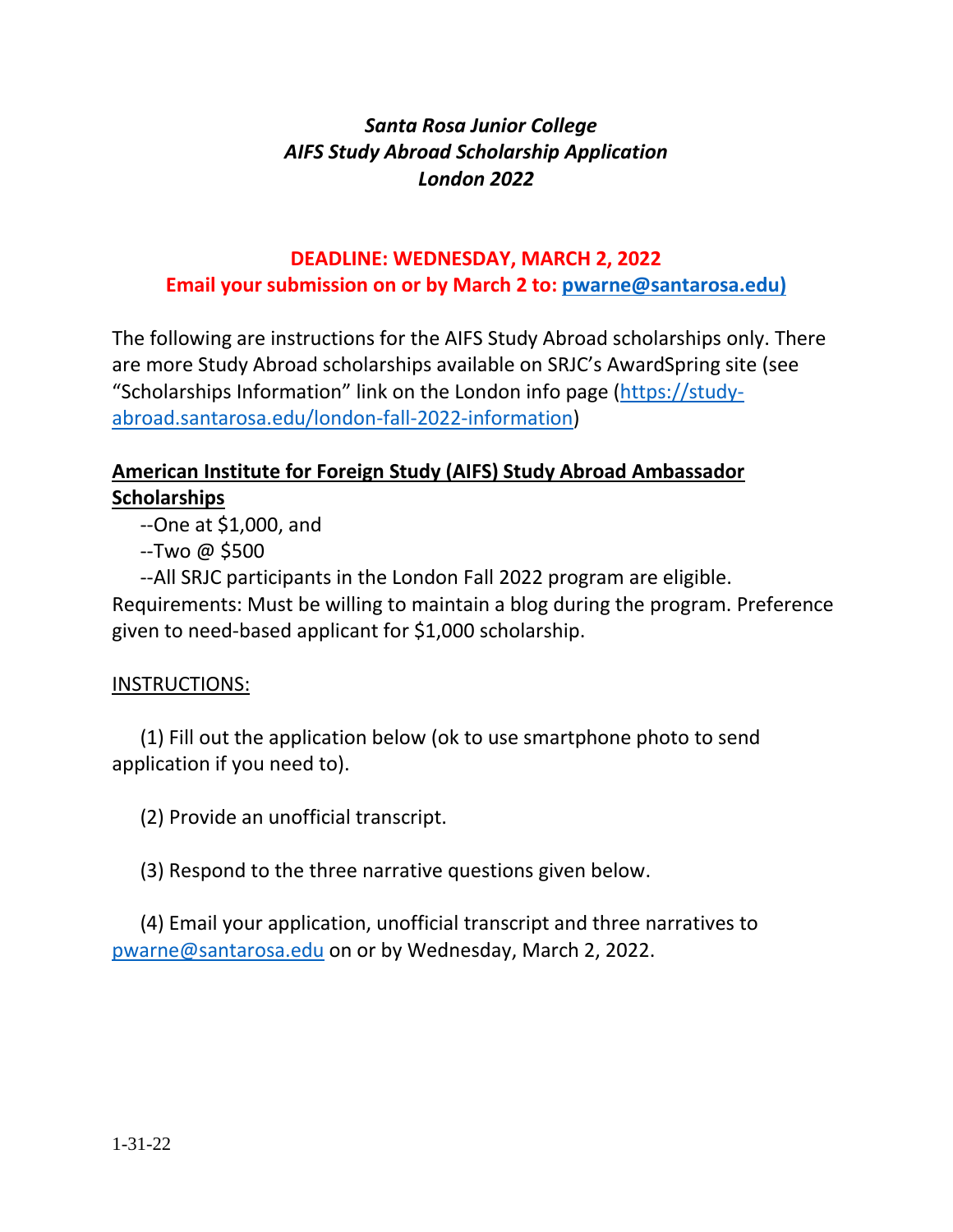### AIFS NARRATIVE QUESTIONS

Please type each narrative and send them either as a Word document or PDF. You can either separate the narratives or write them as one continuous document (but be sure to clearly distinguish one narrative from the next). Suggested length of narratives #1 and #2 is more or less a page. The length of narrative #3 just depends on your proposal.

 **Narrative #1:** Please describe how a semester abroad in Florence will help you achieve both your academic and personal goals.

**Narrative #2:** Summarize your school/community and/or individual activities and honors that are indications of your breadth of experience and interest.

**Narrative #3:** Submit a proposal of how you will work with AIFS and the SRJC Study Abroad Office to promote the Study Abroad Program (in other words, that you will maintain some kind of blog). Your proposal should include:

--Checking in with the AIFS local program coordinator at least once every two weeks;

--Providing AIFS with personal insights and observations through, for example, blog entries (at least once a week); photos with other Study Abroad students identified; video footage that can be uploaded to websites; or any other support materials that you would want to use to promote the program;

--How you'll coordinate and report your efforts with the Study Abroad Office (mention that you'll provide your blog address to the Study Abroad Office so that it can be posted on the Study Abroad website).

See below for application: